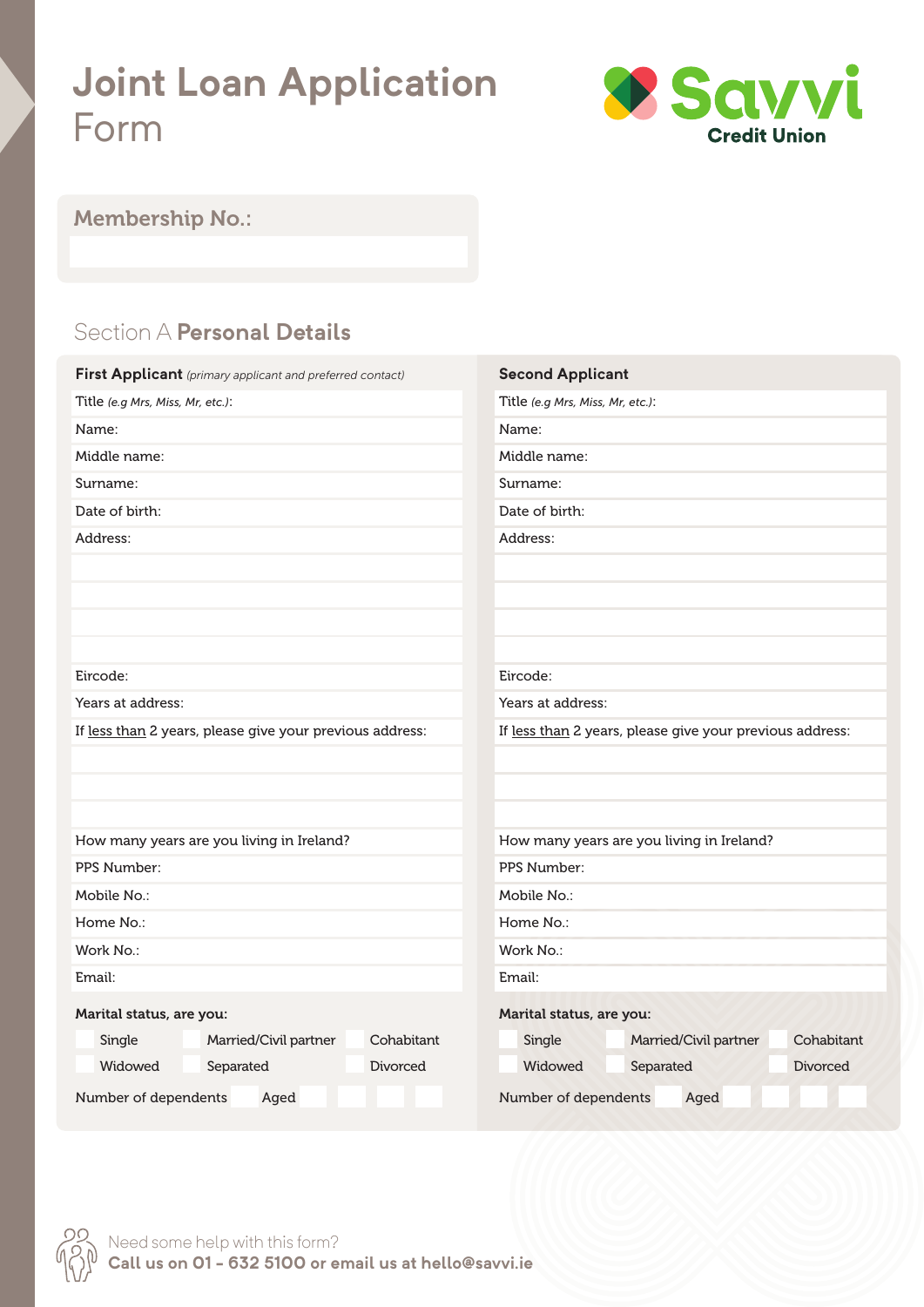## Section B **Loan Details**

|                                                  | <b>Preferred Payment Option</b> (please tick one - if an Authority and                                                               |  |  |  |
|--------------------------------------------------|--------------------------------------------------------------------------------------------------------------------------------------|--|--|--|
| Amount required: €                               | Indemnity form is held by the CU, the payment will automatically be<br>made by Electronic Funds Transfer unless specified otherwise) |  |  |  |
|                                                  | EFT (An Indemnity & Authority form is required for EFT services.)                                                                    |  |  |  |
| <b>Please tick</b>                               | Cheque<br>Please state who the cheque(s) are to be made payable to:                                                                  |  |  |  |
| New or separate loan<br>*Top-up on existing loan |                                                                                                                                      |  |  |  |
| Reason for Loan:                                 |                                                                                                                                      |  |  |  |
| Proposed Loan repayment amount:                  | Please advise where cheque is to be sent:                                                                                            |  |  |  |
| Weekly or<br>Fortnightly<br>Monthly<br>or        | Home Address<br>Collect                                                                                                              |  |  |  |
|                                                  | If collecting, please state which branch:                                                                                            |  |  |  |
| Proposed Loan Term:<br>years                     |                                                                                                                                      |  |  |  |
| Section C Employment Details                     |                                                                                                                                      |  |  |  |
| <b>First applicant</b>                           | <b>Second applicant</b>                                                                                                              |  |  |  |
| Occupation:                                      | Occupation:                                                                                                                          |  |  |  |
| Position held:                                   | Position held:                                                                                                                       |  |  |  |
| Name of employer:                                | Name of employer:                                                                                                                    |  |  |  |

Employer's address:

| Eircode:                                                                     |           |                                                                              | Eircode:     |           |                |
|------------------------------------------------------------------------------|-----------|------------------------------------------------------------------------------|--------------|-----------|----------------|
| How long in current employment?<br>years                                     |           | How long in current employment?                                              |              |           |                |
| <b>Employment type</b>                                                       |           | <b>Employment type</b>                                                       |              |           |                |
| Full time                                                                    | Part time | Permanent                                                                    | Full time    | Part time | Permanent      |
| Temporary                                                                    | Contract  | Apprenticeship                                                               | Temporary    | Contract  | Apprenticeship |
| Expiry date:                                                                 |           |                                                                              | Expiry date: |           |                |
| Do you require a work permit/visa<br>to be in gainful employment in Ireland? |           | Do you require a work permit/visa<br>to be in gainful employment in Ireland? |              |           |                |

Please tick, Yes or *or* No

If yes, please stipulate type and expiry date of visa: Type:

Expiry: **If self-employed** Business name: Business address:

Years in business: Business telephone no.:

Eircode:

Companies Registration Office:

Company registration no.:

Employer's address:

| Do you require a work permit/visa<br>to be in gainful employment in Ireland? |  |  |  |  |  |  |
|------------------------------------------------------------------------------|--|--|--|--|--|--|
| Yes or<br>Please tick,<br>No                                                 |  |  |  |  |  |  |
| If yes, please stipulate type and expiry date of visa:                       |  |  |  |  |  |  |
| Type:                                                                        |  |  |  |  |  |  |
| Expiry:                                                                      |  |  |  |  |  |  |
| If self-employed                                                             |  |  |  |  |  |  |
| Business name:                                                               |  |  |  |  |  |  |
| <b>Business address:</b>                                                     |  |  |  |  |  |  |
|                                                                              |  |  |  |  |  |  |
|                                                                              |  |  |  |  |  |  |
|                                                                              |  |  |  |  |  |  |

Eircode:

Years in business:

Business telephone no.:

Companies Registration Office:

Company registration no.: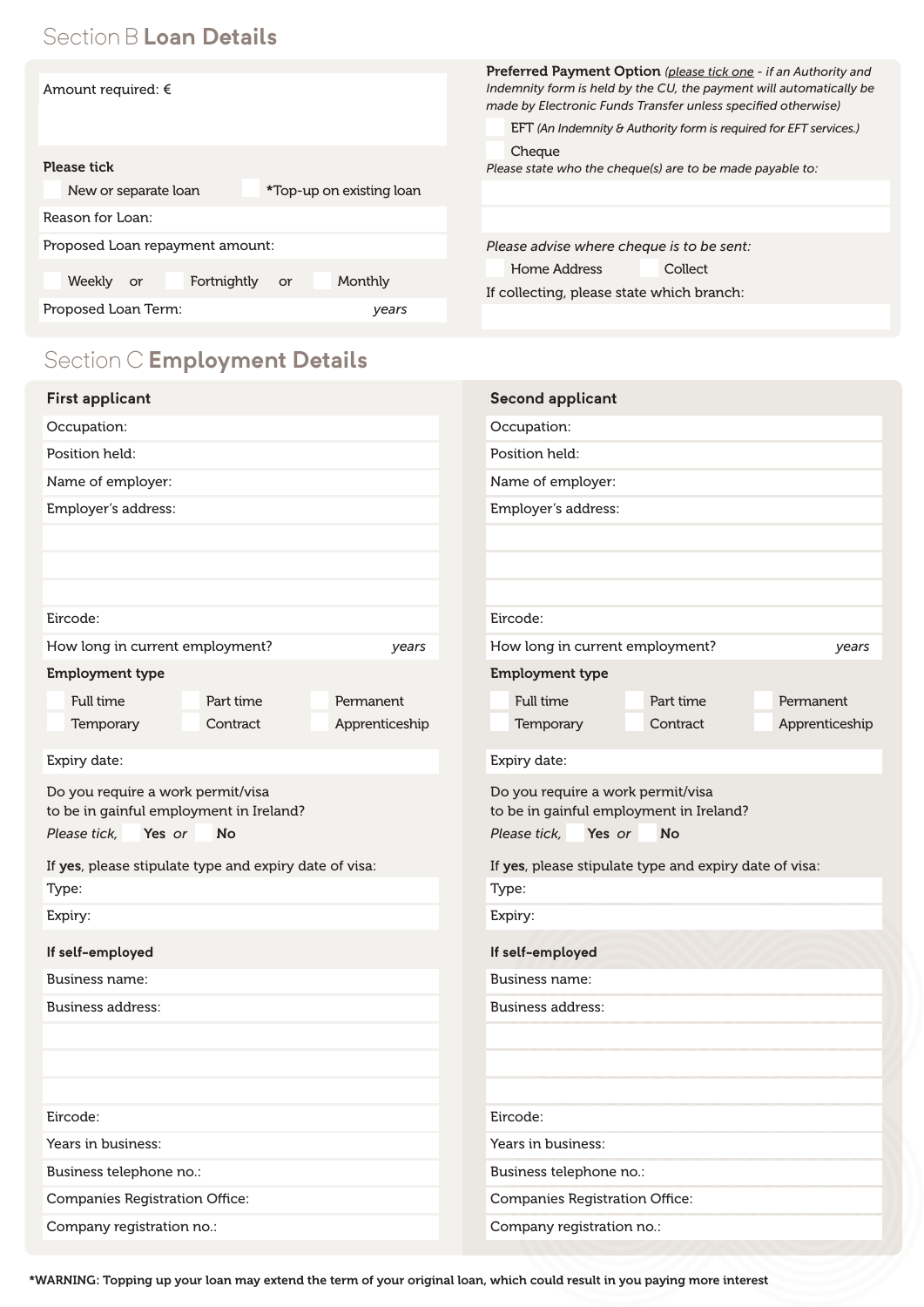# Section D **Financial Details**

| Salary/Wage                                 | Annual Income   | take home pay | weekly | fortnightly | monthly |
|---------------------------------------------|-----------------|---------------|--------|-------------|---------|
| Basic salary/pension (first applicant):     |                 |               |        |             |         |
| Basic salary/pension (second applicant):    |                 |               |        |             |         |
| Non-salary Income                           | type of payment | amount        | weekly | fortnightly | monthly |
| Social Welfare payments (first applicant):  |                 |               |        |             |         |
| Social Welfare payments (second applicant): |                 |               |        |             |         |
| Additional household income:                |                 |               |        |             |         |
| Additional household income:                |                 |               |        |             |         |

#### Section E **Household Expenditure**

|                                                                                                                                | Repayment<br>Amount | <b>Balance</b><br>Outstanding                               | weekly monthly | Will any of these loans<br>be cleared with the<br>proceeds of this loan?" |           |
|--------------------------------------------------------------------------------------------------------------------------------|---------------------|-------------------------------------------------------------|----------------|---------------------------------------------------------------------------|-----------|
| Mortgage on family home:                                                                                                       | €                   | €                                                           |                | <b>Yes</b>                                                                | <b>No</b> |
| Is mortgage repayment temporarily reduced:                                                                                     | <b>Yes</b>          | No (if Yes, please supply written agreement from your bank) |                |                                                                           |           |
| Mortgage on second property: $\xi$                                                                                             |                     | €                                                           |                | <b>Yes</b>                                                                | <b>No</b> |
| <b>Yes</b><br>Is mortgage repayment temporarily reduced:<br><b>No</b> (if Yes, please supply written agreement from your bank) |                     |                                                             |                |                                                                           |           |
| Car Loan <sup>*</sup> :                                                                                                        | €                   | $\in$                                                       |                | <b>Yes</b>                                                                | <b>No</b> |
| Credit Card*:                                                                                                                  | €                   | €                                                           |                | <b>Yes</b>                                                                | <b>No</b> |
| Other loans (not including Savvi)*:                                                                                            | €                   | €                                                           |                | <b>Yes</b>                                                                | <b>No</b> |
| Rent:                                                                                                                          | €                   |                                                             |                |                                                                           |           |
| Management fees (if applicable):                                                                                               | €                   | €                                                           |                |                                                                           |           |
| Child-minding fees:                                                                                                            | €                   |                                                             |                |                                                                           |           |
| Maintenance:                                                                                                                   | €                   |                                                             |                |                                                                           |           |
| Other expenditure:                                                                                                             | €                   |                                                             |                |                                                                           |           |
| Please specify:                                                                                                                |                     |                                                             |                |                                                                           |           |

\*If any of the above items are identified as to be repaid from the proceeds of this loan, please provide the most recent Statement of the Account, *specifying the relevant BIC and IBAN.*

#### Section G **Data Protection**

Under the General Data Protection Regulation (the "GDPR"), we are required to explain to you why we are asking for information about you, how we intend to use the information you provide to us and whether we will share this information with anyone else.

Savvi Credit Union provides this information in a detailed Loan Data Protection Statement which may be found on our Loan information page on the Savvi website. You may also request a copy from a member of staff at any time.

The Loan Data Protection Statement outlines the categories of data we will collect for and about you during the Loan Application Process and the term of the loan where your application is successful.

It also outlines our lawful basis for processing the data, the processing activities we undertake, the categories of recipients of the data and our retention periods.

Some of the processing may include Special Category Personal data relating to your health. We will request your explicit consent when we are collecting this data from you.

We encourage you to read this notice and to request further information or clarification from a member of staff where required.